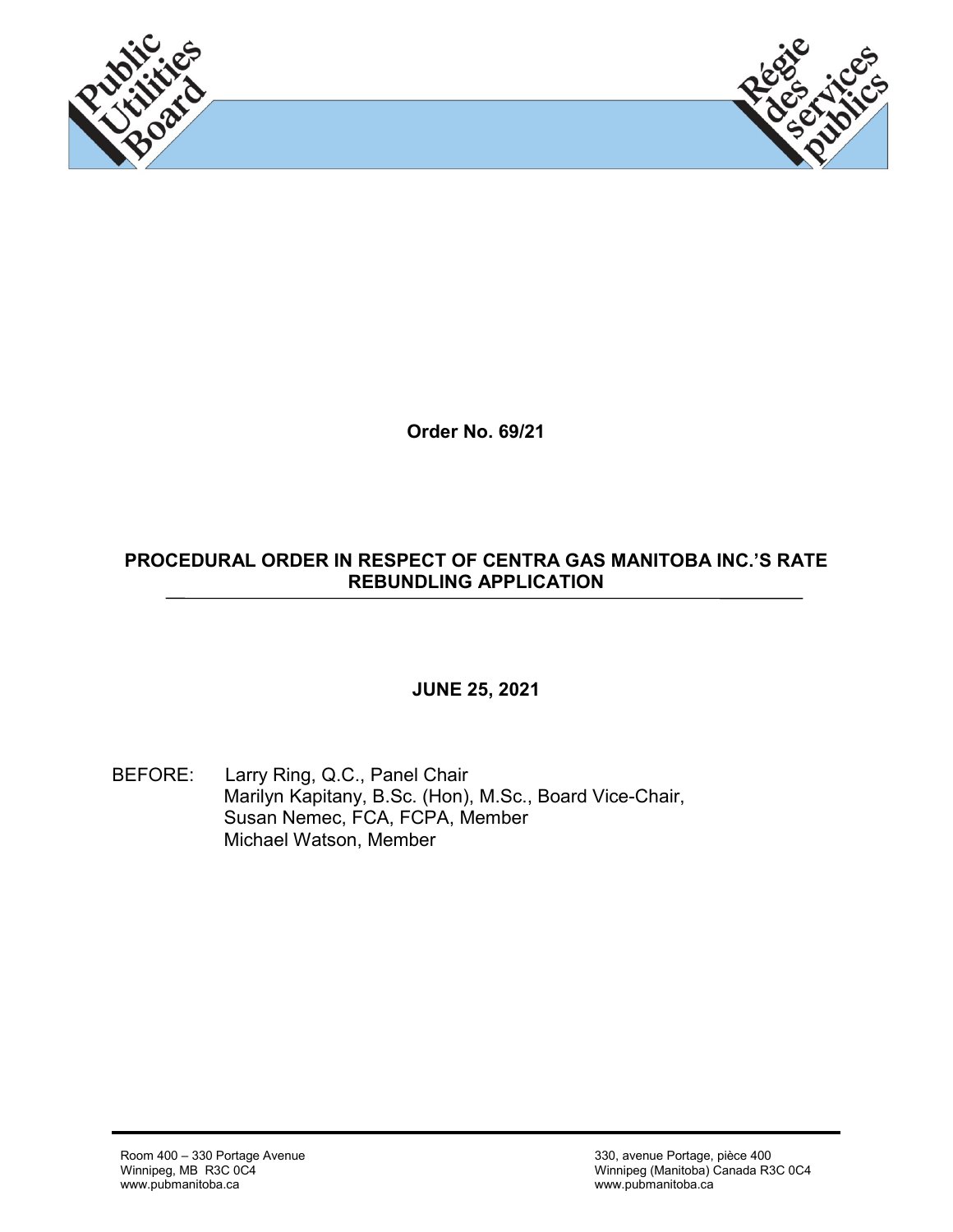



# **Table of Contents**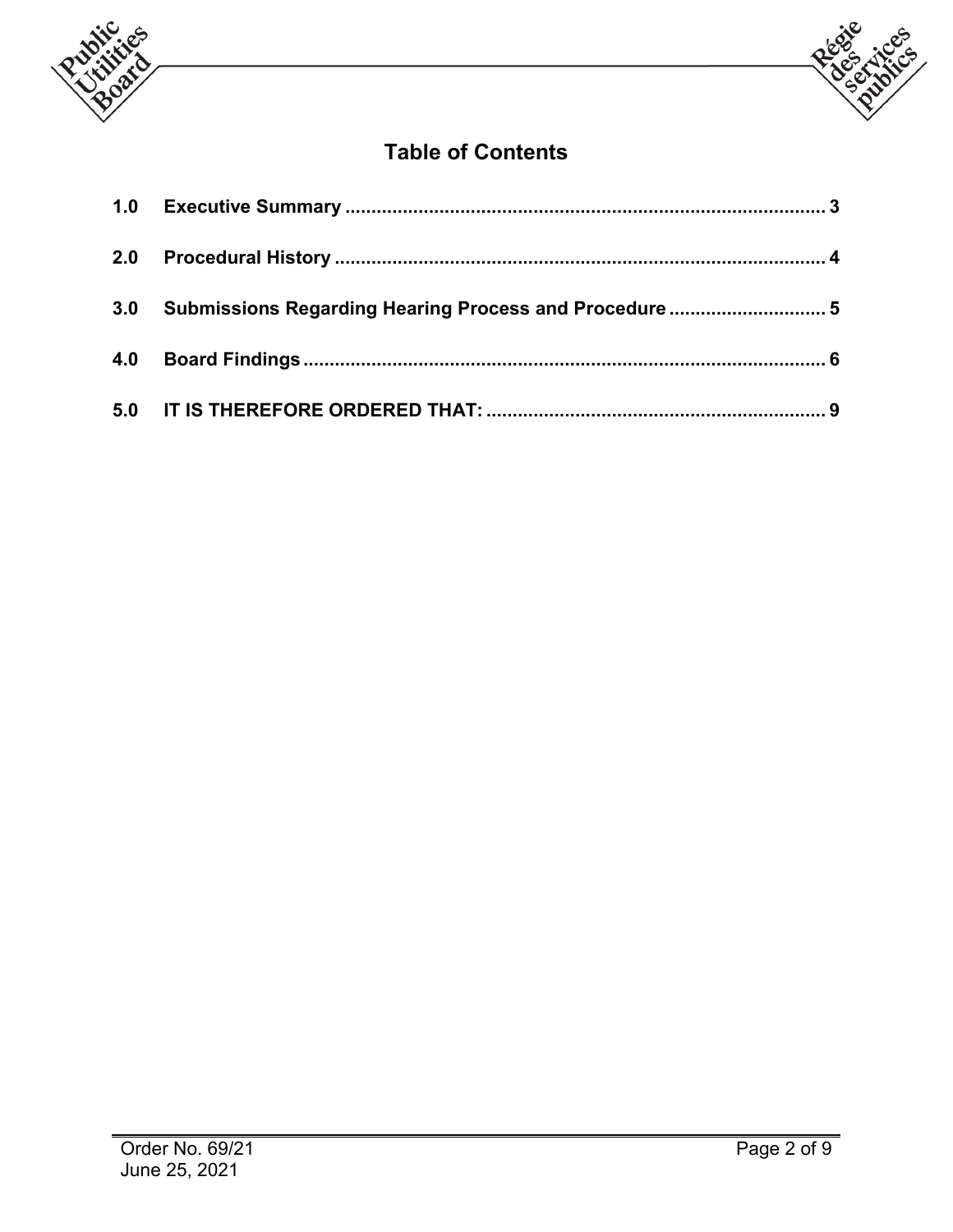



## **1.0 Executive Summary**

In Order 65/11, arising from Centra Gas Manitoba Inc. ("Centra")'s 2011/2012 Cost of Gas Application, the Public Utilities Board ("Board") determined that Centra's separation of charges in its rate structure merited review:

*Some other Canadian utilities only have a three-part rate structure for smaller customers: commodity, delivery, and monthly charge. Combining the Primary and Supplemental Gas charges, and/or the transportation and distribution charges, may help simplify Centra's rate structure.*

In Directive 14 of Order 65/11, the Board directed Centra to

*propose, by May 20, 2011, a process to review and obtain Board approval of Centra's rate and service structure – including the distinction between Primary and Supplemental Gas.*

By letter dated March 23, 2021, the Board received Centra's Rate Rebundling Application (the "Application") seeking an Order, pursuant to *The Public Utilities Board Act*, approving changes to be effective no earlier than November 1, 2022, with respect to the following:

- The replacement of existing Primary Gas and Supplemental Gas rate components with a single Gas Commodity rate component;
- The replacement of the existing Primary Gas purchased gas variance account ("PGVA") with a new Gas Commodity PGVA, with any residual balance in the Primary Gas PGVA transferring into the Gas Commodity PGVA at that time;
- The creation of a new Commodity Cost Balancing Deferral ("CCBD") account and associated CCBD rate rider;
- The quarterly adjustment of the CCBD rate rider as part of quarterly variable Gas Commodity rate applications; and
- The migration of the delivery point from Empress to the AECO/NIT ("AECO") gas hub for the Western Transportation Service ("WTS").

By letter dated April 12, 2021, the Board requested that Interveners in the 2019/2020 Centra General Rate Application and Registered Natural Gas Marketers in Manitoba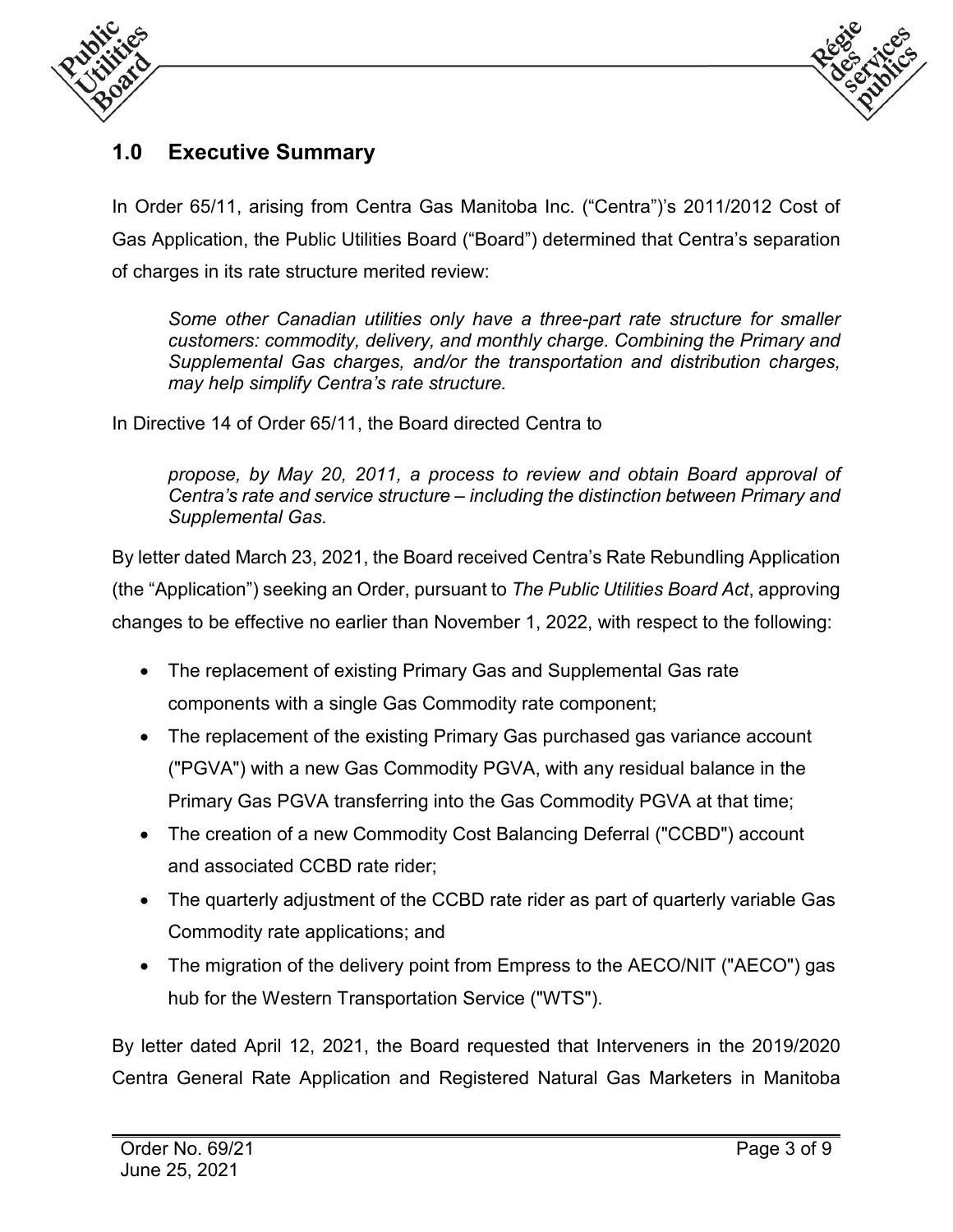



provide written submissions on the process and procedures that the Board should follow for consideration and adjudication of Centra's Application.

By this Order, the Board establishes a process for the hearing of the Application. The Board has directed Centra to notify its customers of the hearing by including notifications in bills commencing June 16, 2021. The Board also establishes deadlines for the receipt of intervener requests and deadlines for registrations for public presentations.

### **2.0 Procedural History**

On March 23, 2021, Centra filed its Application in response to Directive 14 of Order 65/11 with the Board. By letter dated April 12, 2021, the Board requested that interveners of record in the 2019/2020 Centra General Rate Application and registered natural gas marketers in Manitoba provide written submissions on the process and procedures that the Board should follow for consideration and adjudication of Centra's Application. The Board also requested Centra reply to these submissions.

On April 23, 2021, the Consumers' Association of Canada (Manitoba) Inc. ("CAC") and Direct Energy Marketing Limited ("Direct Energy") filed their written submissions. On April 30, 2021, Centra filed its written reply to the positions of CAC and Direct Energy.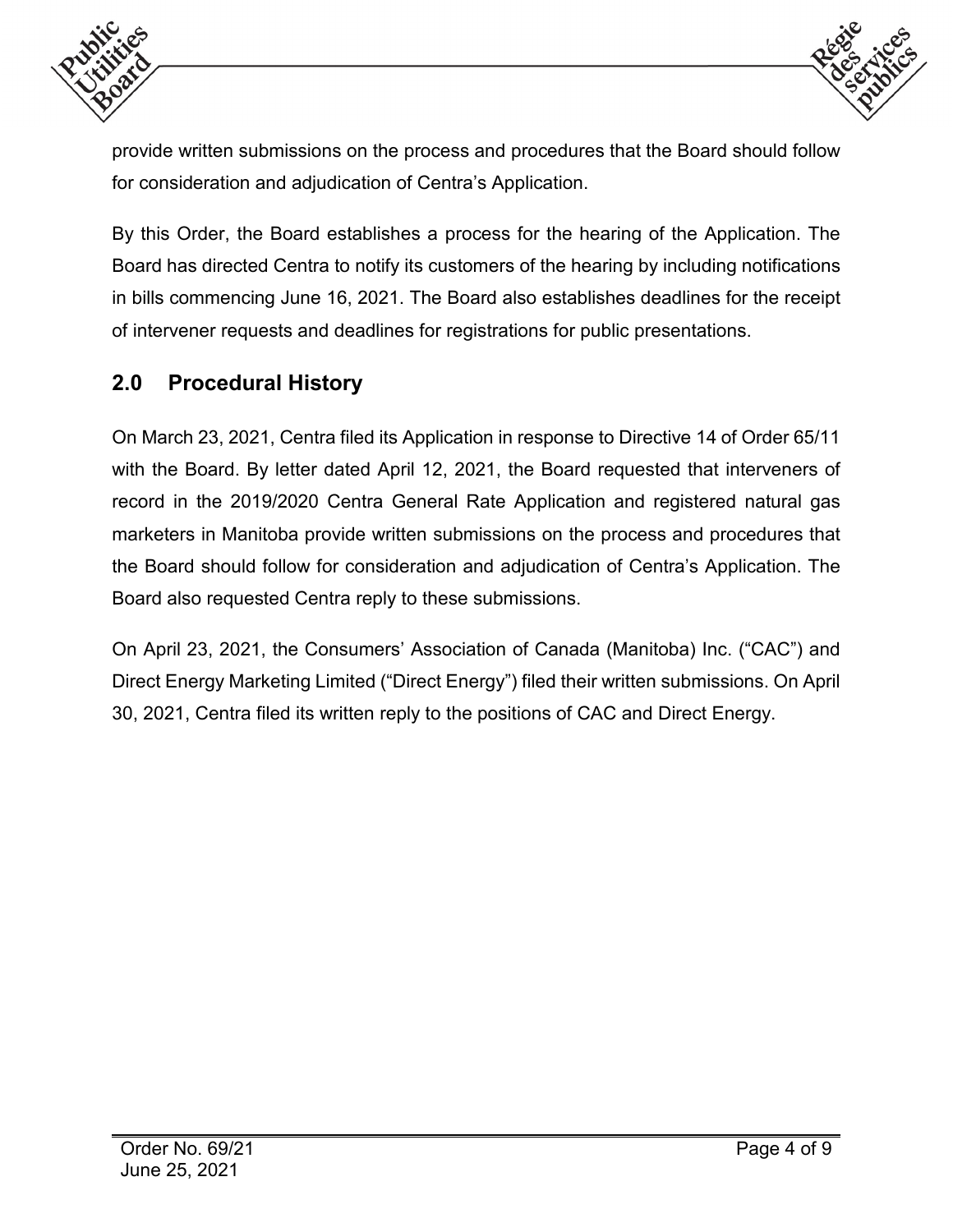



# **3.0 Submissions Regarding Hearing Process and Procedure**

## **CAC**

CAC submits that the purpose of Directive 14 in Order 65/11 was to ensure that Centra's rates reasonably approximate the costs incurred in providing commodity service. CAC's position is that cost allocation matters underpin rate rebundling and that these matters are properly dealt with in a cost of service methodology review. As such, CAC submits that the Application should be considered by the Board during the Board's review of Centra's cost of service methodology, which is to be filed on June 15, 2021.

Further, CAC argues that Centra's Application does not address the fundamental question of cost causality and is incomplete. In CAC's view, Centra should re-file its Application with additional reasons addressing the cost allocation matters that underpin its Application.

CAC submits that if the Board grants CAC's application for a status update regarding Manitoba Hydro, the Board should hear CAC's application for a status update concurrently with the hearing of Centra's cost of service methodology review and rate rebundling application. CAC states that if the Board determines that these hearings must be scheduled in sequence rather than concurrently, the Board should prioritize the status update hearing.

#### **Direct Energy**

Direct Energy submits that with respect to the hearing of the Application, the Board should direct a round of Information Requests, followed by intervener evidence, argument, and reply argument by Centra.

#### **Centra**

Centra disagrees with CAC's proposal that the Application should be considered by the Board as part of its review of Centra's cost-of-service methodology. Centra points out that in its Application, it has requested approval of the migration of the delivery point for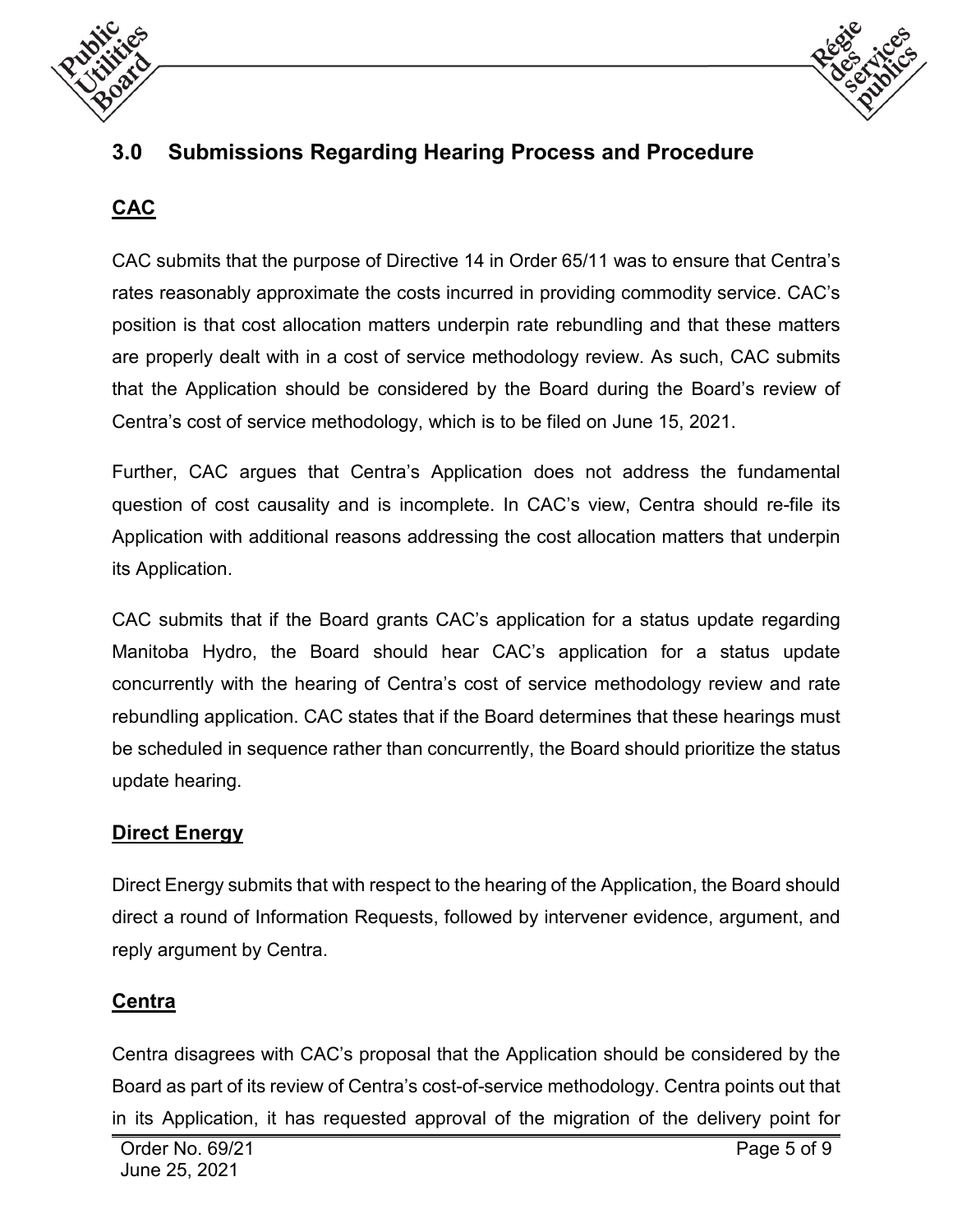



Western Transportation Service ("WTS") from Empress to the AECO/NIT ("AECO") gas hub. Centra intends to provide WTS marketers with notice of this change to accommodate the transition of the WTS delivery point at least 12 months in advance of the change, which is expected to be effective November 1, 2022. As such, Centra's view is that considering the Application as part of the COSS review would not allow for Centra to provide sufficient notice to WTS marketers.

Further, Centra argues that CAC overstates the significance of the cost allocation matters flowing from the Application. In Centra's view, the primary focus of the Application is to replace the existing gas commodity components of Centra's rate structure with a single commodity requirement. Centra states that commodity costs are passed directly on to customers and that as a result, the cost of service methodology has very little impact upon costs recovered through commodity rates. As noted by Centra in its Application, there are some minor cost allocation adjustments required as a result of the changes proposed in the Application, but consideration of these minor adjustments can be reviewed as part of the Board's upcoming cost of service methodology review.

Centra also disagrees with CAC that its Application does not adequately respond to Directive 14 in Order 65/11. Centra argues that in issuing Directive 14, the Board intended to simplify Centra's rate structure and that its Application is consistent with this intention.

Centra's position is that an oral evidentiary hearing is not required for the adjudication of its Application. Centra submits that the Board should direct a written process consisting of a single round of Information Requests, written evidence by interveners, rebuttal evidence by Centra if necessary, and final written submissions by interveners and Centra. Centra asserts that its Application is complete and contains all of the information required.

# **4.0 Board Findings**

The Board finds that Centra's Application is complete and there are no additional filing requirements. The Board accepts Centra's position that to provide natural gas marketers with sufficient notice of the requested migration of the delivery point from Empress to the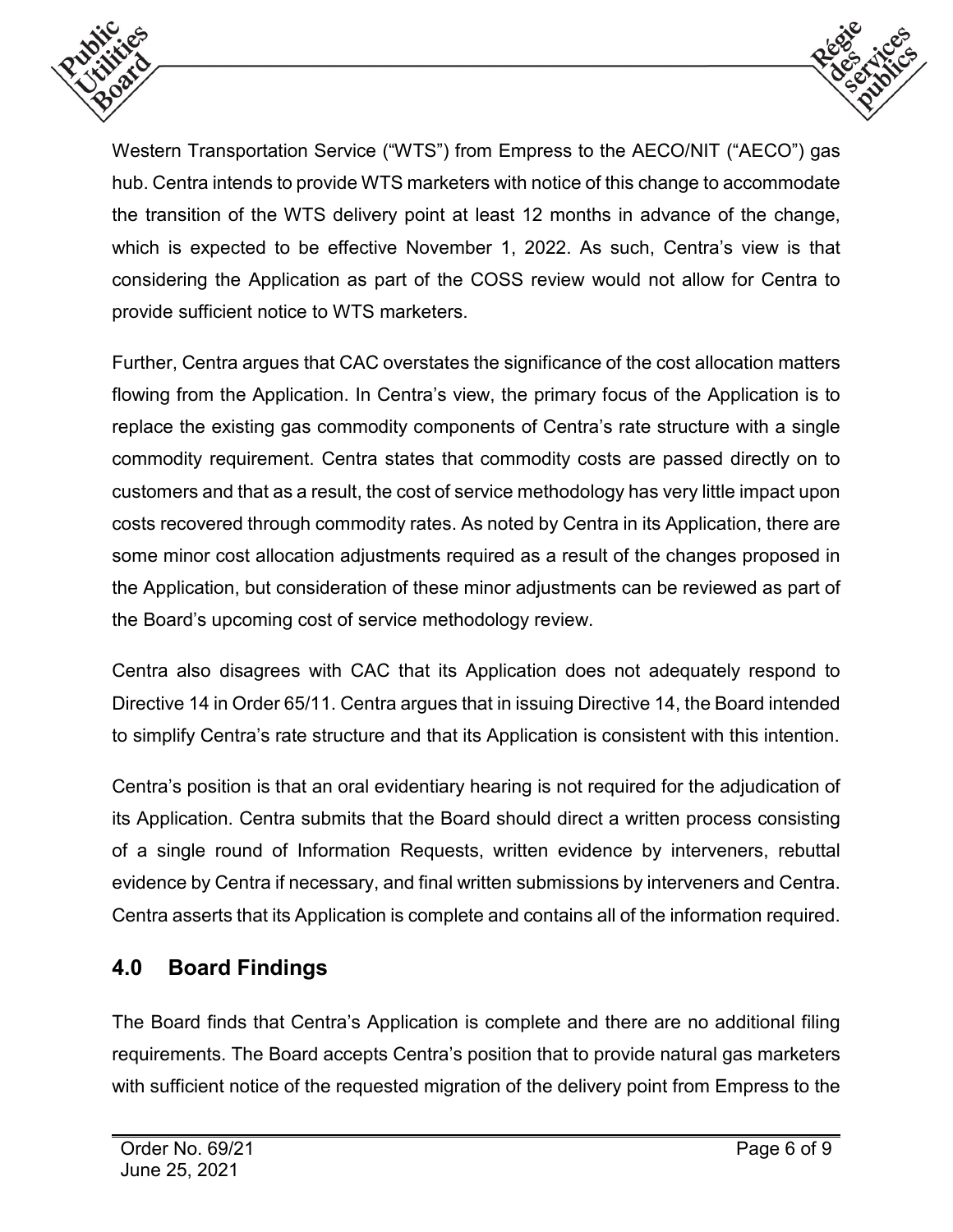



AECO gas hub for the Western Transportation Service ("WTS") that this hearing proceed on a standalone basis and not be combined with the cost of service methodology review.

The Board has directed Centra to provide notification of the hearing of the Application to its customers in bills commencing June 16, 2021.

The Board accepts the submission of Direct Energy and Centra that one round of Information Requests be held to streamline the proceedings. Further, the Board directs that interveners may file evidence, Centra may file rebuttal evidence, and the parties may file final submissions.

The Board is circulating this Order to Interveners who participated in the 2019/20 General Rate Application and also to all Registered Natural Gas Marketers in Manitoba for their consideration as to whether, and how, they will seek to participate in this rate rebundling hearing. Should any of these parties seek to intervene in this rate rebundling proceeding, they are required to file written requests for intervener status with the Board and copy Centra within 7 days of their receipt of this Order. Should Centra have any comments in respect of any of the intervener requests, Centra's written comments are to be filed with the Board, and copied to the prospective intervener, within three days of Centra's receipt of the copy of the request to intervene. The Board intends to use the Interim Intervener Policy that is available on the Board's website. The form to be used to seek intervener status is available on the Board's website: [http://www.pubmanitoba.ca/v1/proceedings](http://www.pubmanitoba.ca/v1/proceedings-decisions/appl-current/pubs/2019-centra-gra/intervener-application-form-2018.pdf)[decisions/appl-current/pubs/2019-centra-gra/intervener-application-form-2018.pdf](http://www.pubmanitoba.ca/v1/proceedings-decisions/appl-current/pubs/2019-centra-gra/intervener-application-form-2018.pdf)

The Board will adjudicate applications for intervener status through written submissions unless otherwise determined by the Board. Interveners are required to represent the interests of a significant group of customers and may be required for efficiency purposes to combine their intervention with others representing similar interests.

As noted above, Centra has already been directed to provide notice of this Rate Rebundling Application directly to its customers in bills commencing June 16, 2021. Should any customers wish to provide comments on the Application in writing or register to make a formal presentation to the Board they are invited to do so by completing and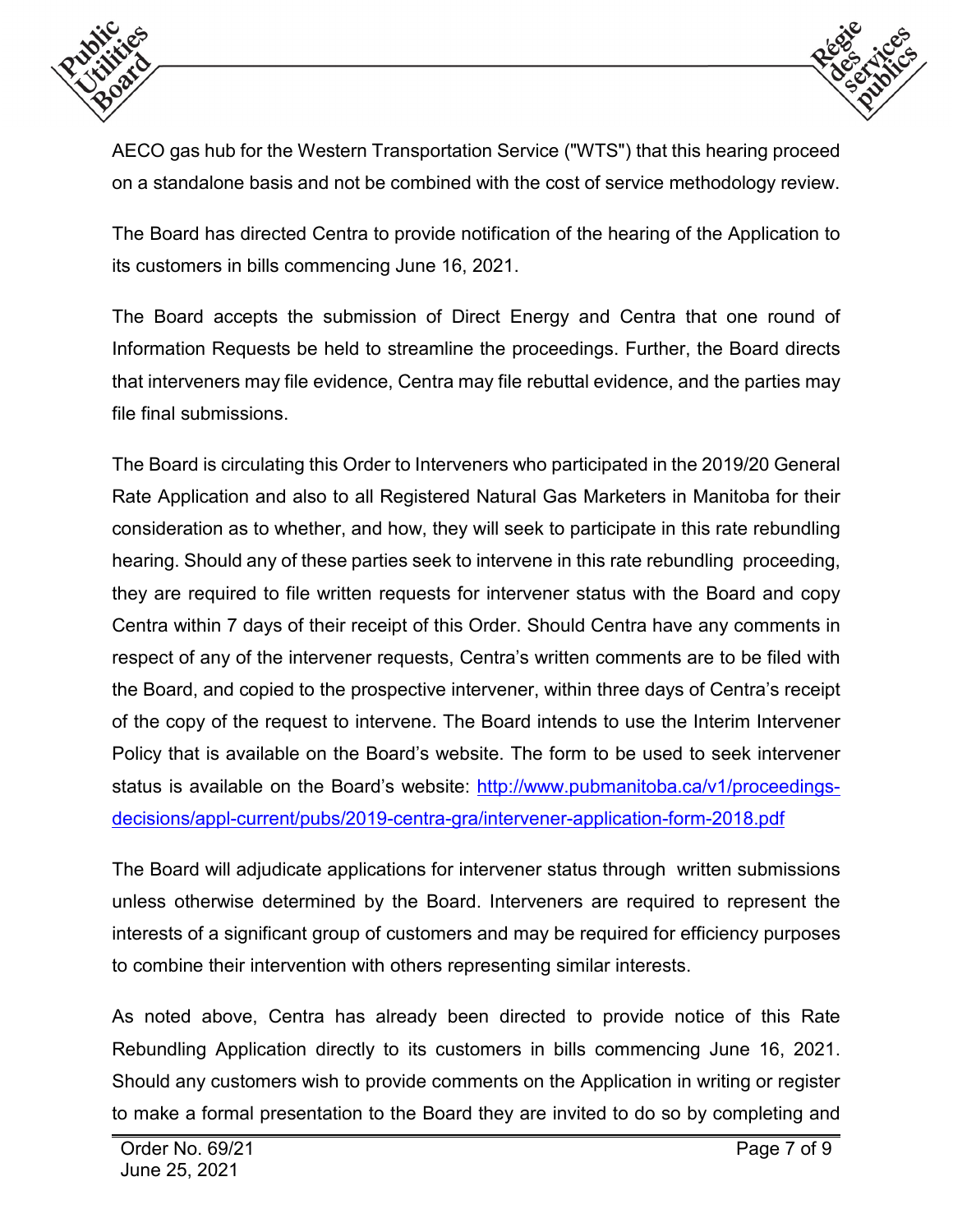



submitting the form at [http://www.pubmanitoba.ca/v1/about-pub/pubs/public-presenter](http://www.pubmanitoba.ca/v1/about-pub/pubs/public-presenter-application-form.pdf)[application-form.pdf](http://www.pubmanitoba.ca/v1/about-pub/pubs/public-presenter-application-form.pdf)

As for the matter of Information Requests, the Board will be filing its with Centra first and then will schedule the timelines for approved Interveners to pose their Information Requests of Centra, Centra's response, and Intervener evidence.

Following the Information Request process and Intervener evidence process, Centra and prospective interveners will be invited to provide written submissions regarding the issues to be canvassed during the review of the Application, whether an oral evidentiary hearing is required, and whether any issues can be considered solely through a written process.

Any questions of clarification are to be directed to the Board in writing for response.